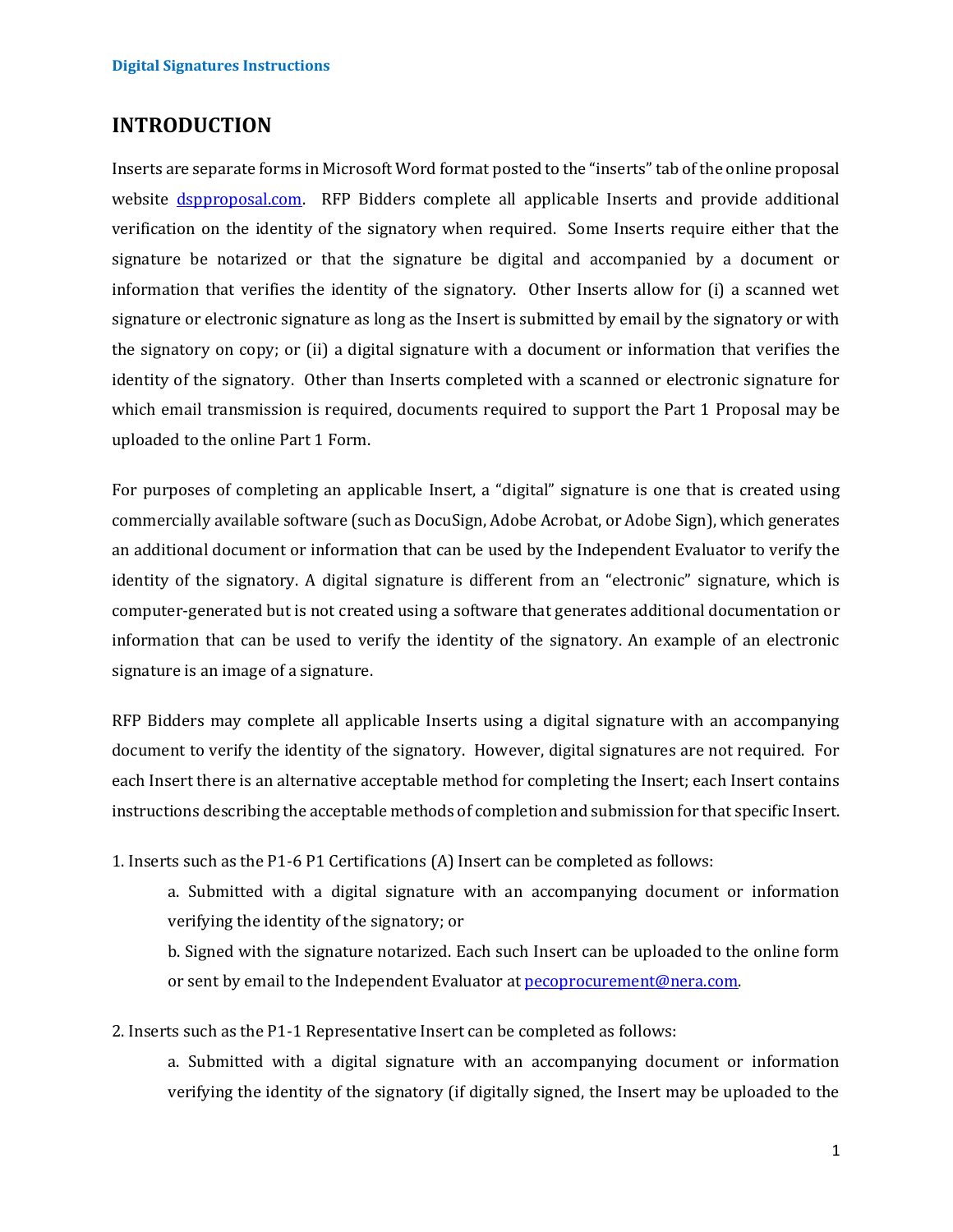online form, or sent by email to the Independent Evaluator at pecoprocurement@nera.com); or

b. Submitted with a scanned wet signature or submitted with an electronic signature (if not digitally signed the Insert must be sent by email to the Independent Evaluator at pecoprocurement@nera.com by the signatory or with the signatory on copy).

In this document, the Independent Evaluator provides instructions on how to obtain the additional document or information that verifies the identity of the signatory for Inserts that are digitally signed using DocuSign or a document signing certificate in Adobe Acrobat. This does not preclude an RFP Bidder from using other commercially available software as long as such software generates an additional document or information that can be used by the Independent Evaluator to verify the identity of the signatory.

If electing to complete an Insert with a digital signature created in DocuSign, an RFP Bidder must include with the completed Insert the certificate of completion that is automatically created in DocuSign after completing a document.

- DocuSign offers a 30-day trial. Please see the details here: <https://go.docusign.com/o/trial/?tgr=com-trial-hero>
- An individual can create a free DocuSign account to upload and sign documents as long as the account holder is the only signatory to these documents. A paid subscription is required if the documents require the signature of individuals other than the account holder.

If electing to complete an Insert with a digital signature created in Adobe Acrobat, the signatory must have a document signing Certificate in place to validate the digital signature.

If electing to complete an Insert with a digital signature created in Adobe Sign, an RFP Bidder must include with the completed Insert the Final Audit Report that is automatically created in Adobe Sign after completing a document:

- Adobe Sign offers a free trial. Please see the details here: <https://acrobat.adobe.com/us/en/sign/free-trial-global.html?trackingid=KLZWW>
- Various tutorials for using Adobe Sign can be found here: <https://helpx.adobe.com/sign/tutorials.html>
- Instructions for downloading the Final Audit Report can be found here: <https://helpx.adobe.com/sign/using/audit-reports-transaction-history.html>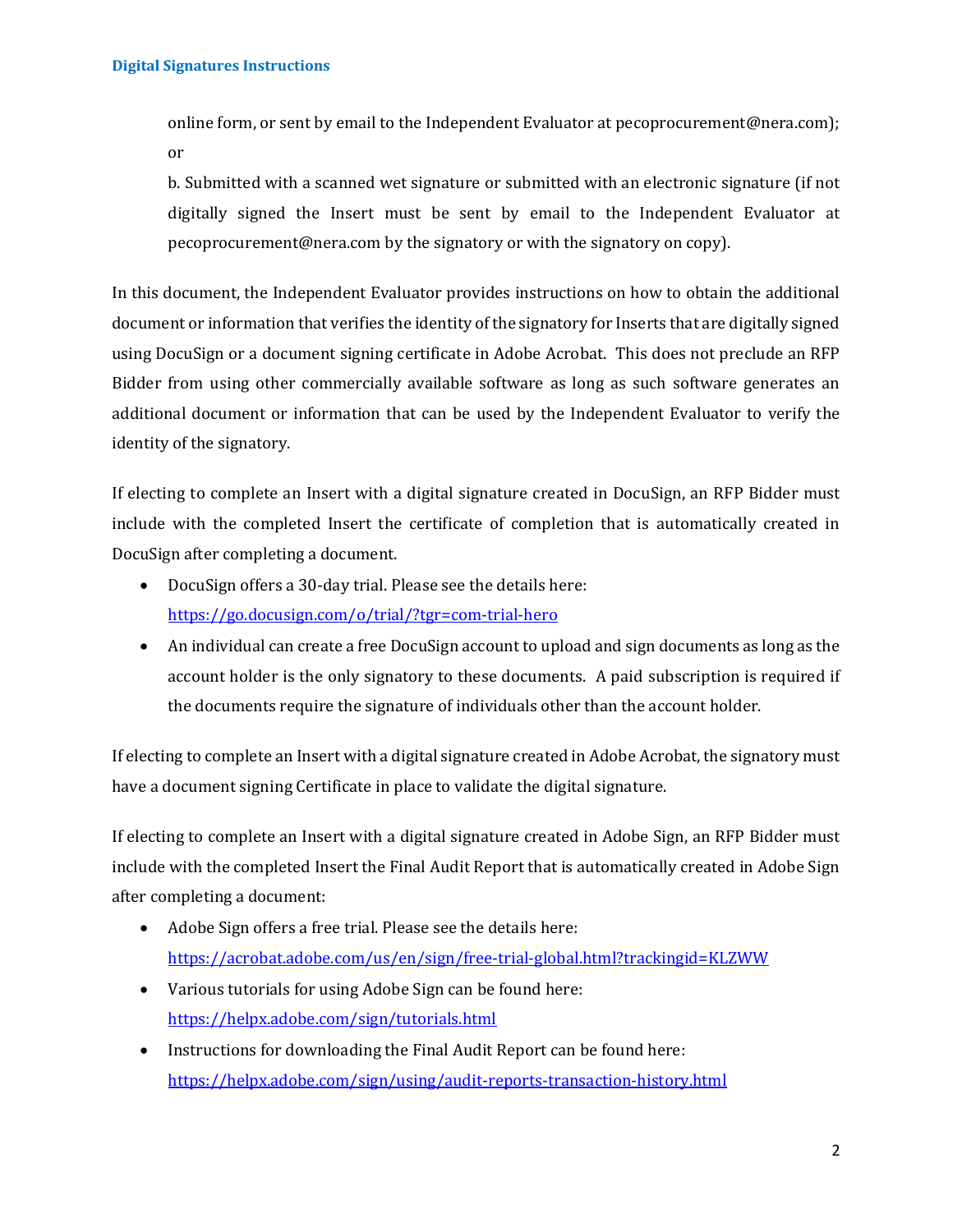## **Digital Signatures Instructions**

The remainder of this document provides screenshots and guidance to download the certificate of completion using DocuSign as well as using the document signing Certificate in Adobe Acrobat.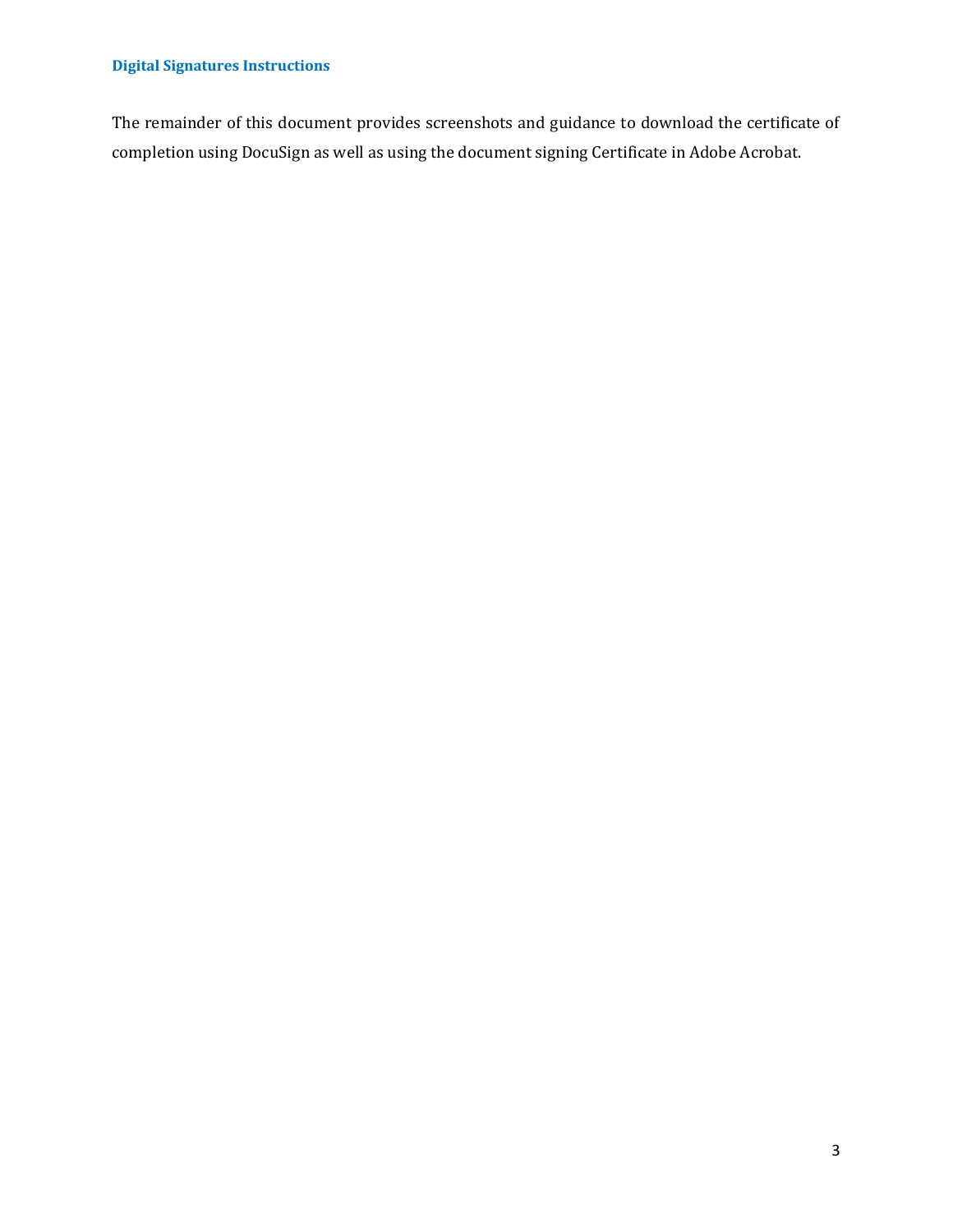## **DOWNLOADING THE CERTIFICATE OF COMPLETION USING DOCUSIGN**

DocuSign provides instructions for uploading the Insert to be signed to their site and completing the digital signature process. Once the Insert is digitally signed, the sender (the individual who uploaded the Insert and prepared the "envelope" in DocuSign) as well as all signatories receive a copy of the signed document. The sender may also add individuals (other than the signatories) who will receive a copy of the signed document. Any individual receiving the signed document can follow the instructions below to download the certificate of completion via either: 1) the confirmation email generated by DocuSign, or 2) their own DocuSign account.

#### **1. DOWNLOADING THE CERTIFICATE OF COMPLETION FROM EMAIL**



From the confirmation email, click the "VIEW COMPLETED DOCUMENT" button to be directed to a webpage to download the signed Insert, as shown below.

In the upper righthand corner of the webpage that opens, click the "OTHER ACTIONS" drop down menu, and select "View Certificate (PDF)" to download the certificate of completion. See screenshot on next page.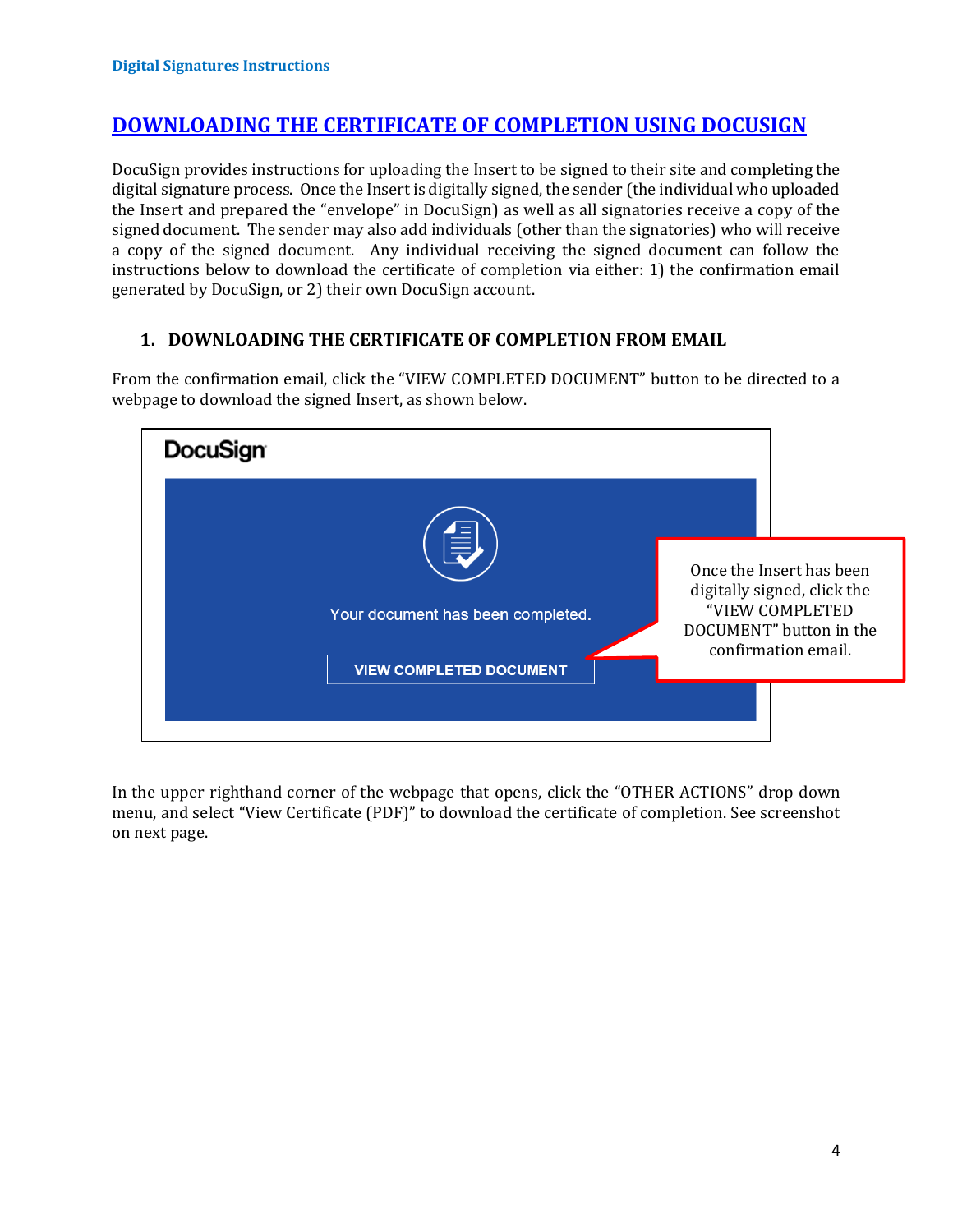

A sample digitally signed Insert and corresponding certificate of completion appear on pages 7-9 of this guide.

## **2. DOWNLOADING THE CERTIFICATE OF COMPLETION FROM A DOCUSIGN ACCOUNT**

Log into a DocuSign account [\(https://account.docusign.com/#/password\)](https://account.docusign.com/#/password) and click on the Manage tab in the top navigation bar. Next, click on the Completed link at the bottom of the left-hand navigation bar.

| DocuSign eSignature                        | Home<br><b>Templates</b><br>Reports<br>Manage                                   | <b>Settings</b> | ➀<br>AH<br><b>30 Days Left</b><br><b>View Plans</b>                          |
|--------------------------------------------|---------------------------------------------------------------------------------|-----------------|------------------------------------------------------------------------------|
| <b>START NOW</b>                           | <b>Completed</b>                                                                |                 | Q Search Quick Views<br>FILTERS                                              |
| <b>ENVELOPES</b>                           | <b>Subject</b>                                                                  | <b>Status</b>   | <b>Folder</b><br>Last Change $\overline{v}$                                  |
| $\overline{\mathbf{u}}$ Inbox<br>র<br>Sent | Please DocuSign: P1-6 P1 Certifications (A) Insert.docx<br>To: Kathleen Orlandi | Completed       | 8/27/2020<br>Sent<br><b>MOVE</b><br>$\boldsymbol{\mathrm{v}}$<br>06:19:13 pm |
| ヷ<br><b>Drafts</b><br>Deleted              |                                                                                 |                 |                                                                              |
| <b>PowerForms</b>                          |                                                                                 |                 |                                                                              |
| <b>QUICK VIEWS</b>                         |                                                                                 |                 |                                                                              |
| <b>Action Required</b>                     |                                                                                 |                 | Once the insert is completed, click                                          |
| <b>Waiting for Others</b><br>$_{\odot}$    |                                                                                 |                 | on the applicable insert from your                                           |
| <b>Expiring Soon</b>                       |                                                                                 |                 | DocuSign Inbox.                                                              |
| <b>Completed</b>                           |                                                                                 |                 |                                                                              |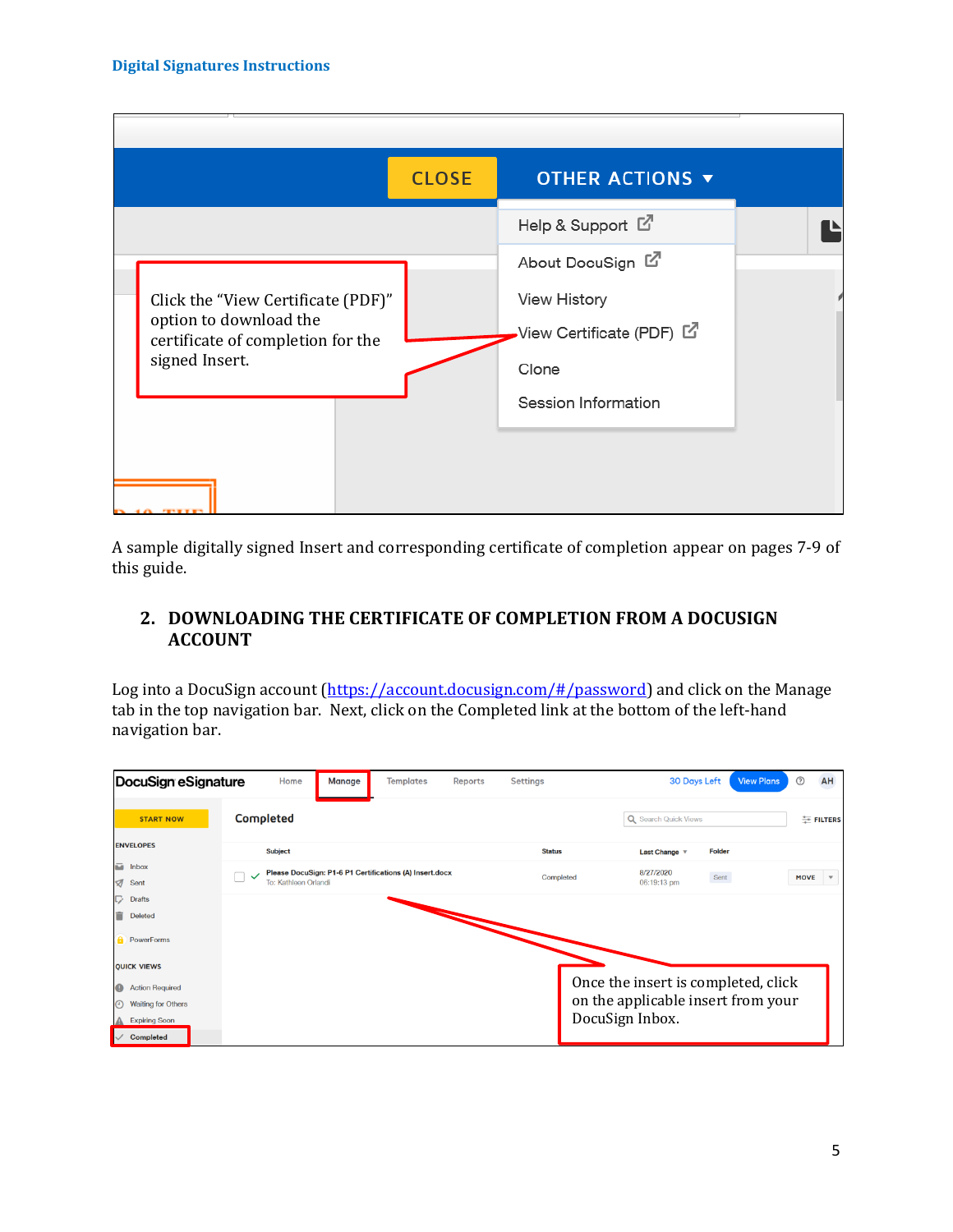#### **Digital Signatures Instructions**

On the righthand side of the page click the download icon.

| Please DocuSign: P1-6 P1 Certifications (A) Insert.docx (D)<br>Last change on 8/27/2020   06:19:13 pm<br>Sent on 8/27/2020   06:18:35 pm |              |                                                  |                        |
|------------------------------------------------------------------------------------------------------------------------------------------|--------------|--------------------------------------------------|------------------------|
| ✓ Completed                                                                                                                              |              |                                                  |                        |
| <b>MOVE</b><br>MORE <b>v</b>                                                                                                             |              |                                                  | 飞<br>Θ                 |
| <b>Recipients</b>                                                                                                                        |              |                                                  | <b>E</b> SIGNING ORDER |
| ← Kathleen Orlandi<br>kathleen.orlandi@nera.com                                                                                          | Signed       | on 8/27/2020   06:19:13 pm<br>Signed in location |                        |
|                                                                                                                                          |              |                                                  |                        |
| <b>DOWNLOAD</b><br>Select which files you want to download:                                                                              |              |                                                  |                        |
| All 2 files                                                                                                                              | Check "All". |                                                  |                        |
| Document 1 PDF                                                                                                                           |              |                                                  |                        |
| Certificate of Completion 1 PDF                                                                                                          |              |                                                  |                        |
| Combine all PDFs into one file                                                                                                           |              |                                                  |                        |
| <b>DOWNLOAD</b><br><b>CANCEL</b>                                                                                                         |              |                                                  |                        |

A sample digitally signed Insert and corresponding certificate of completion appear on the following pages of this guide.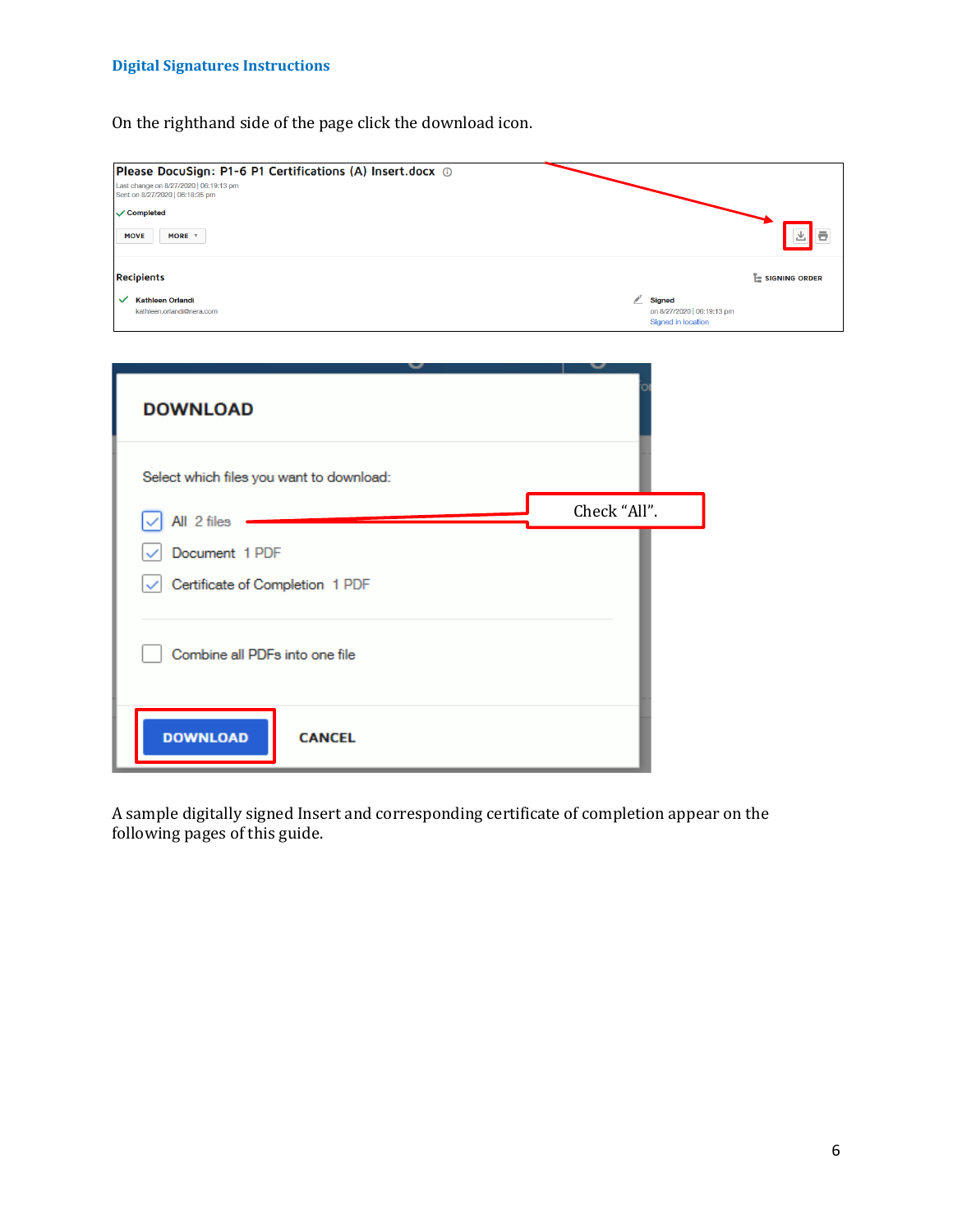DocuSign Envelope ID: C09D1654-4245-4743-A1FD-3D41F7AFB154

**PECO DSP V** 

**Bidder A. LLC Name of RFP Bidder** 

THE INDEPENDENT EVALUATOR IS ACCEPTING A DIGITAL SIGNATURE OR / **NOTARIZED SIGNATURE FOR THIS INSERT.** 

This Insert may be completed as follows:

Signed by the Officer of the RFP Bidder with the signature notarized;

or:

Submitted with a digital signature (using commercially available software such as DocuSign) with an accompanying document or information verifying the identity of the signatory. Digital signatures are not required to be notarized.

This Insert and any accompanying document or information may be submitted as follows: • Uploaded to the online Part 1 Form:

or:

Sent by email to the Independent Evaluator at PECOProcurement@nera.com.

# P1 CERTIFICATIONS (A) INSERT (#P1-6)

(First Item in Section 4 of the Part 1 Form)

An RFP Bidder found to be acting in concert with another RFP Bidder may be disqualified by the Independent Evaluator.

I certify that:

- $(1)$ I am an officer, a director, or an individual otherwise authorized to undertake contracts (including the PECO Energy Company - Pennsylvania Default Service Supplier Master Agreement) and bind the RFP Bidder.
- All information provided in this Part 1 Proposal is true and accurate to the best of  $(2)$ my knowledge and belief.
- If, for any reason or due to any circumstance, any information provided in this Part  $(3)$ 1 Proposal changes or any previous certification fails to remain valid before the sixth business day after the Bid Date, I or the Representative will notify the Independent Evaluator of such changes as soon as practicable but in no event later than one (1) day before the Bid Date.
- $(4)$ This Part 1 Proposal will remain valid and remain in full force and effect until six (6) business days after the Bid Date.

Page 1 of 2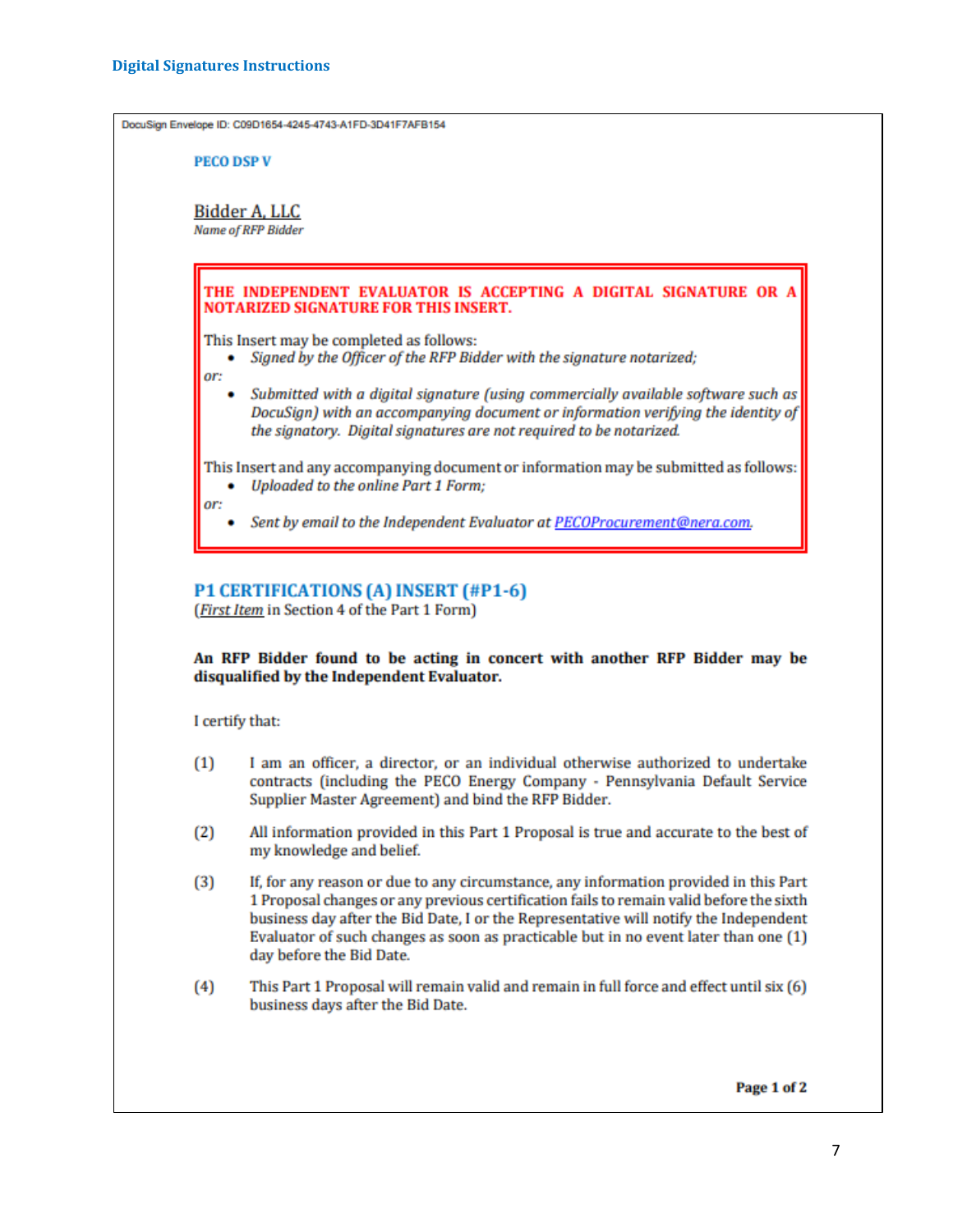|     | DocuSign Envelope ID: C09D1654-4245-4743-A1FD-3D41F7AFB154                                                                                                                                                                                        |
|-----|---------------------------------------------------------------------------------------------------------------------------------------------------------------------------------------------------------------------------------------------------|
|     | <b>PECO DSP V</b>                                                                                                                                                                                                                                 |
| (5) | The RFP Bidder is not part of a bidding agreement, a joint venture for purposes of<br>participating in any solicitation for this RFP, a bidding consortium, or any other type<br>of agreement related to bidding in any solicitation of this RFP. |
|     | DocuSigned by:<br>Matt Pettit<br>I7D360658BF648<br>Signature of the Officer of the RFP Bidder<br>Date                                                                                                                                             |
|     | <b>Matt Pettit</b><br><b>Printed Name</b>                                                                                                                                                                                                         |
|     | Signature and Seal from Notary Public<br>Date                                                                                                                                                                                                     |
|     |                                                                                                                                                                                                                                                   |

Page 2 of 2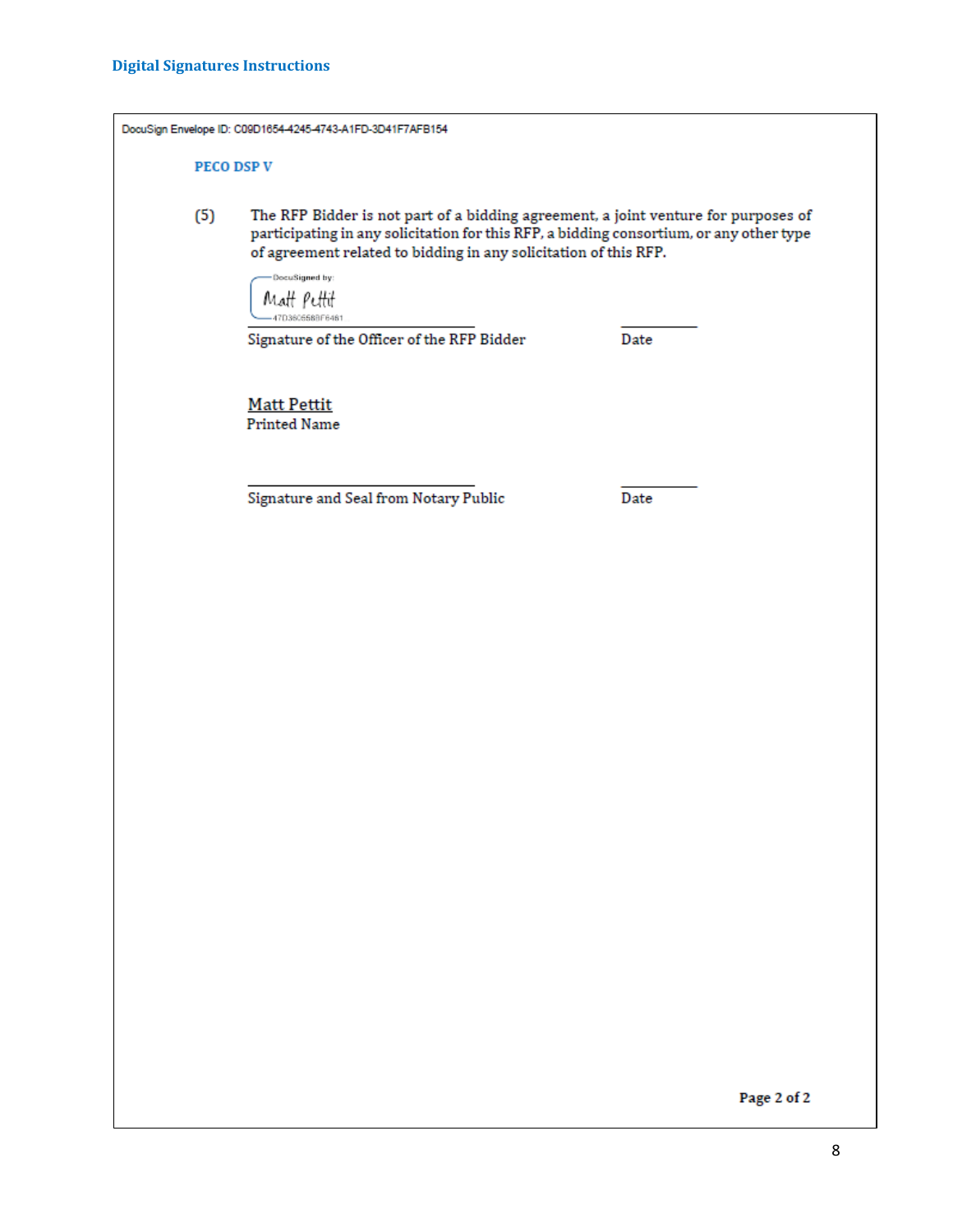|                                                                                                                                      |                                        | <b>DocuSign</b>                                         |
|--------------------------------------------------------------------------------------------------------------------------------------|----------------------------------------|---------------------------------------------------------|
| <b>Certificate Of Completion</b>                                                                                                     |                                        |                                                         |
| Envelope Id: C09D165442454743A1FD3D41F7AFB154<br>Subject: Please DocuSign: P1-6 P1 Certifications (A) Insert.pdf<br>Source Envelope: |                                        | Status: Completed                                       |
| Document Pages: 2                                                                                                                    | Signatures: 1                          | Envelope Originator:                                    |
| Certificate Pages: 1                                                                                                                 | Initials: 0                            | <b>Matt Pettit</b>                                      |
| AutoNav: Enabled<br>Envelopeld Stamping: Enabled                                                                                     |                                        |                                                         |
| Time Zone: (UTC-08:00) Pacific Time (US & Canada)                                                                                    |                                        |                                                         |
| <b>Record Tracking</b>                                                                                                               |                                        |                                                         |
| Status: Original                                                                                                                     | Holder: Matt Pettit                    | Location: DocuSign                                      |
| 7/22/2021 9:06:12 AM                                                                                                                 |                                        |                                                         |
| <b>Signer Events</b>                                                                                                                 | Signature                              | Timestamp                                               |
| <b>Matt Pettit</b>                                                                                                                   | <b>Decutigned by:</b>                  | Sent: 7/22/2021 9:13:53 AM                              |
| <b>NERA</b>                                                                                                                          | Matt Puttit<br>470360555075461         | Viewed: 7/22/2021 9:14:00 AM                            |
| Security Level: Email, Account Authentication                                                                                        |                                        | Signed: 7/22/2021 9:14:20 AM<br><b>Freeform Signing</b> |
| (None)                                                                                                                               | Signature Adoption: Pre-selected Style |                                                         |
|                                                                                                                                      | Using IP Address:                      |                                                         |
| <b>Electronic Record and Signature Disclosure:</b><br>Not Offered via DocuSign                                                       |                                        |                                                         |
| In Person Signer Events                                                                                                              | <b>Signature</b>                       | Timestamp                                               |
| <b>Editor Delivery Events</b>                                                                                                        | <b>Status</b>                          | Timestamp                                               |
| <b>Agent Delivery Events</b>                                                                                                         | <b>Status</b>                          | Timestamp                                               |
| <b>Intermediary Delivery Events</b>                                                                                                  | <b>Status</b>                          | Timestamp                                               |
| <b>Certified Delivery Events</b>                                                                                                     | <b>Status</b>                          | Timestamp                                               |
| <b>Carbon Copy Events</b>                                                                                                            | <b>Status</b>                          | Timestamp                                               |
| <b>Witness Events</b>                                                                                                                | <b>Signature</b>                       | Timestamp                                               |
| <b>Notary Events</b>                                                                                                                 | Signature                              | Timestamp                                               |
| <b>Envelope Summary Events</b>                                                                                                       | <b>Status</b>                          | Timestamps                                              |
| <b>Envelope Sent</b>                                                                                                                 | Hashed/Encrypted                       | 7/22/2021 9:13:53 AM                                    |
| <b>Certified Delivered</b>                                                                                                           | Security Checked                       | 7/22/2021 9:14:00 AM                                    |
| <b>Signing Complete</b>                                                                                                              | Security Checked                       | 7/22/2021 9:14:20 AM                                    |
| Completed                                                                                                                            | Security Checked                       | 7/22/2021 9:14:20 AM                                    |
|                                                                                                                                      | <b>Status</b>                          | <b>Timestamps</b>                                       |
| <b>Payment Events</b>                                                                                                                |                                        |                                                         |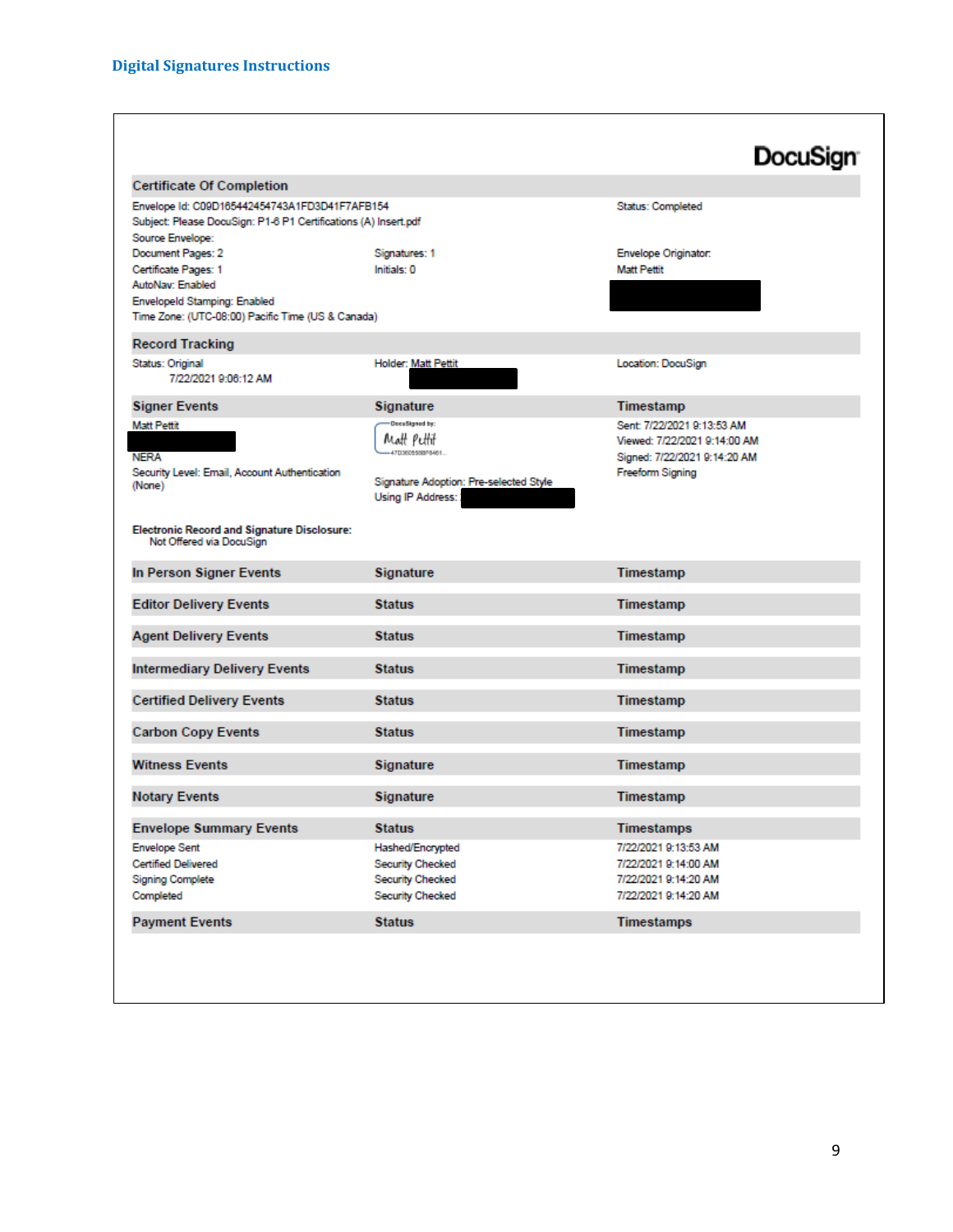## **USING A DOCUMENT SIGNING CERTIFICATE IN ADOBE ACROBAT**

**NOTE: This section outlines the steps to Certify and apply a digital signature using a document signing Certificate purchased through a certificate authority that is compatible with Adobe Acrobat. This example is not related to the software Adobe Sign.**

Convert the Insert to a pdf file and open this file with Adobe Acrobat. Click on "More Tools" on the menu bar.

| Home<br>Tools |                          | P1-6 P1 Certificatio ×                                                                                                                                                                                                                            |                                                                                          |
|---------------|--------------------------|---------------------------------------------------------------------------------------------------------------------------------------------------------------------------------------------------------------------------------------------------|------------------------------------------------------------------------------------------|
| ⊞<br>₩<br>☆   | $\odot$<br>$\boxtimes$   | 2 /2   ▶ ① 〇 ① 127% , 片· 平   早 2 女 2<br>$\circledcirc$                                                                                                                                                                                            |                                                                                          |
|               | <b>PECO DSP V</b><br>(5) | The RFP Bidder is not part of a bidding agreement, a joint venture for purposes of<br>participating in any solicitation for this RFP, a bidding consortium, or any other<br>type of agreement related to bidding in any solicitation of this RFP. | Search tools<br>Combine Files<br>Edit PDF<br><b>B</b> Export PDF<br>HП<br>Organize Pages |
|               |                          | Signature of the Officer of the RFP Bidder<br>Date<br><b>Matt Pettit</b>                                                                                                                                                                          | <b>NEW</b><br>Send for Comme<br>Comment<br><b>A.</b> Fill & Sign                         |
|               |                          | <b>Printed Name</b><br>Signature and Seal from Notary Public<br>Date                                                                                                                                                                              | Scan & OCR<br>O<br>Protect<br>$\mathscr{L}$ Redact<br>More Tools                         |

#### Next, click on the "Certificates" Icon under the header Forms & Signatures.

| Home           | Tools<br>P1-6 P1 Certificatio |                               |                                 |                  |                   |                            |                     |                          |
|----------------|-------------------------------|-------------------------------|---------------------------------|------------------|-------------------|----------------------------|---------------------|--------------------------|
| Q Search tools |                               |                               |                                 |                  |                   |                            | $\hat{\phantom{a}}$ | <b>Po</b> Create PDF     |
|                | Forms & Signatures            |                               |                                 |                  |                   |                            |                     | <b>Et</b> Combine Files  |
|                |                               |                               | $\mathscr{D}$ ,                 |                  |                   |                            |                     | Edit PDF                 |
|                | Fill & Sign                   | Prepare Form                  | Certificates                    |                  |                   |                            |                     | <b>Po</b> Export PDF     |
|                | Open $\vert \mathbf{v} \vert$ | $Add \rightarrow$             | Add<br>$\overline{\phantom{a}}$ |                  |                   |                            |                     | <b>ED</b> Organize Pages |
|                |                               |                               |                                 |                  |                   |                            |                     | Send for Comments        |
|                | Share & Review                |                               |                                 |                  |                   |                            | $\,$                | Comment                  |
|                |                               | <b>NEW</b>                    |                                 |                  |                   |                            |                     | <b>Le</b> Fill & Sign    |
|                | - 11                          | Ġ                             | $=$                             |                  | Œ                 | لستا                       |                     | Scan & OCR               |
|                | Share                         | Send for Comments             | Comment                         | Stamp            | Compare Files     | Measure                    |                     | O<br>Protect             |
|                | $Add \rightharpoonup$         | Open $\vert \mathbf{v} \vert$ | Open $\vert \mathbf{v} \vert$   | $Add \quad \neq$ | $Add \ \ \n\ \n\$ | $Add \ \blacktriangledown$ |                     | Redact                   |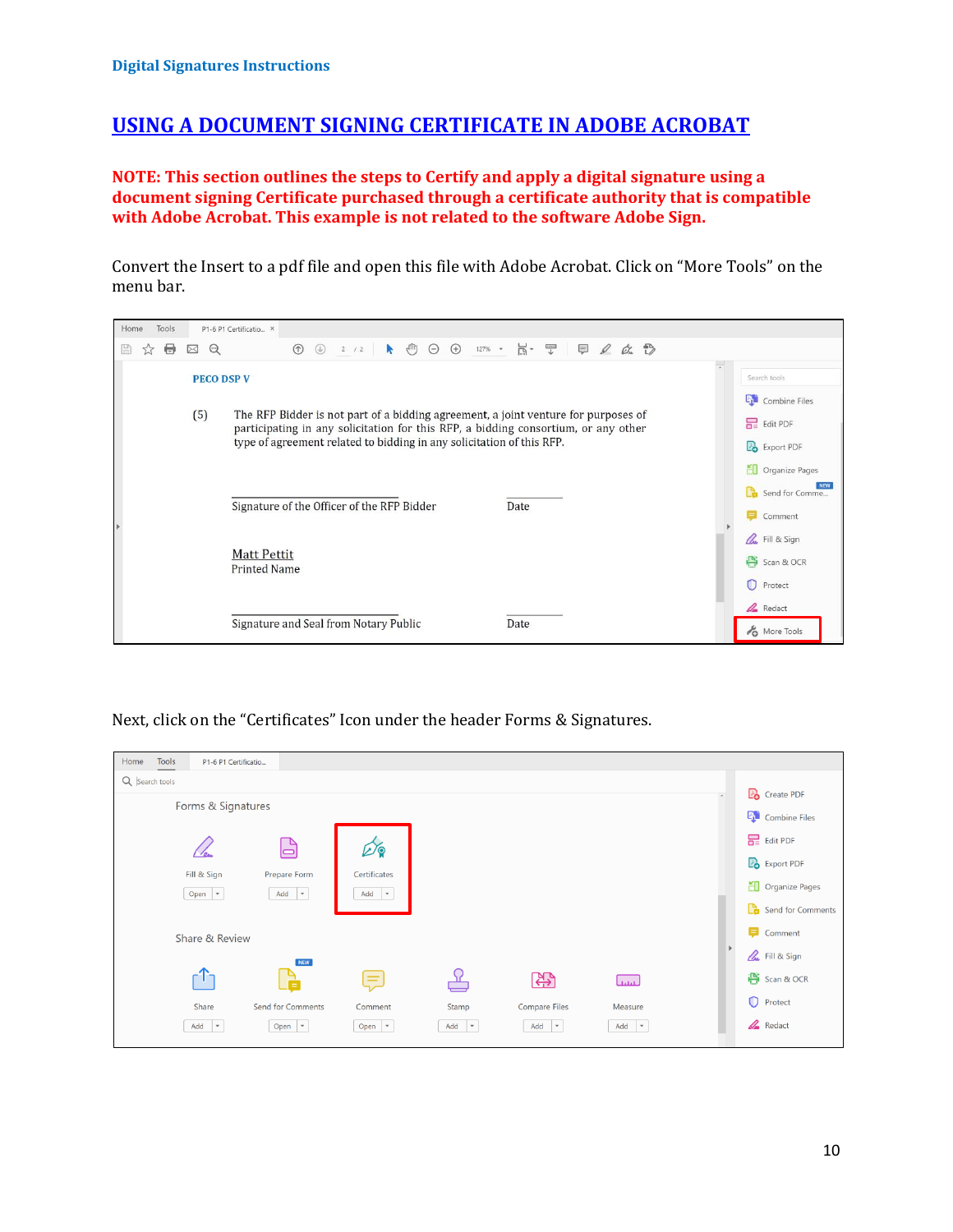Locate the Certificates banner at the top of the Insert.

- If you see the option "Certify (Visible Signature)", then you are able to Certify and apply a digital signature using a document signing Certificate using Adobe Acrobat.
- If you do not see the option "Certify (Visible Signature)", you must first purchase a document signing Certificate that is compatible with Adobe Acrobat before you can validate the digital signature in Adobe Acrobat. Please see the link provided below for vendors approved by Adobe. The Independent Evaluator is not aware of a free-trial option for these vendors. <https://helpx.adobe.com/acrobat/kb/certified-document-services.html>

| Tools<br>Home | P1-6 P1 Certificatio ×                                                                                                                                                                                    |                            |
|---------------|-----------------------------------------------------------------------------------------------------------------------------------------------------------------------------------------------------------|----------------------------|
| ₩<br>7.7      | ξſΠŋ<br>$125\%$ $\rightarrow$ $\frac{11}{13}$ $\rightarrow$ $\frac{125}{4}$<br>$\circledcirc$<br>$\Theta$ $\Theta$<br>$\Box$ $\circ$ $\circ$ $\Box$<br>$\circledf$<br>$\odot$<br>k.<br>2 / 2<br>$\bowtie$ |                            |
| Certificates  | Time Stamp & Validate All Signatures @ Certify (Visible Signature) @ Certify (Invisible Signature)<br><b>Do</b> Digitally Sign                                                                            | Close                      |
|               | <b>PECO DSP V</b>                                                                                                                                                                                         | P.                         |
|               |                                                                                                                                                                                                           | q,                         |
|               | (5)<br>The RFP Bidder is not part of a bidding agreement, a joint venture for purposes of<br>participating in any solicitation for this RFP, a bidding consortium, or any other                           | 巼                          |
|               | type of agreement related to bidding in any solicitation of this RFP.                                                                                                                                     | P.                         |
|               |                                                                                                                                                                                                           | 即                          |
|               |                                                                                                                                                                                                           | Cà                         |
|               | Signature of the Officer of the RFP Bidder<br>Date                                                                                                                                                        | Е                          |
|               |                                                                                                                                                                                                           | lho                        |
|               | <b>Matt Pettit</b><br><b>Printed Name</b>                                                                                                                                                                 | 侵                          |
|               |                                                                                                                                                                                                           | 0                          |
|               |                                                                                                                                                                                                           |                            |
|               | Signature and Seal from Notary Public<br>Date                                                                                                                                                             | Óq                         |
|               |                                                                                                                                                                                                           | $\mathcal{E}_{\mathsf{O}}$ |